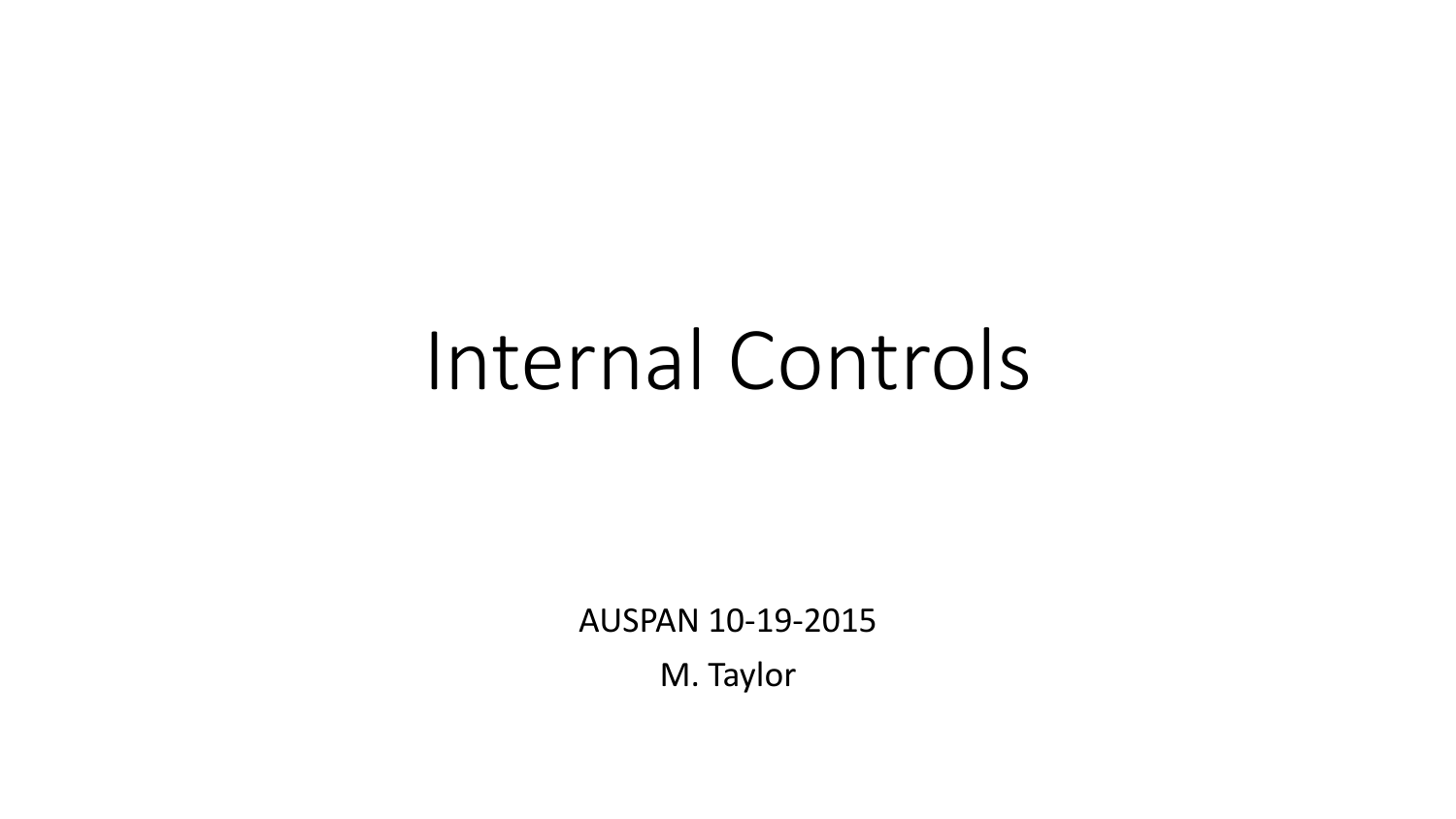## Internal Controls

Broadly defined as a **process**, designed to provide **reasonable assurance** regarding the achievement of objectives relating to:

- Effective and efficient operations
- Reliable financial reports
- Compliance with laws and regulations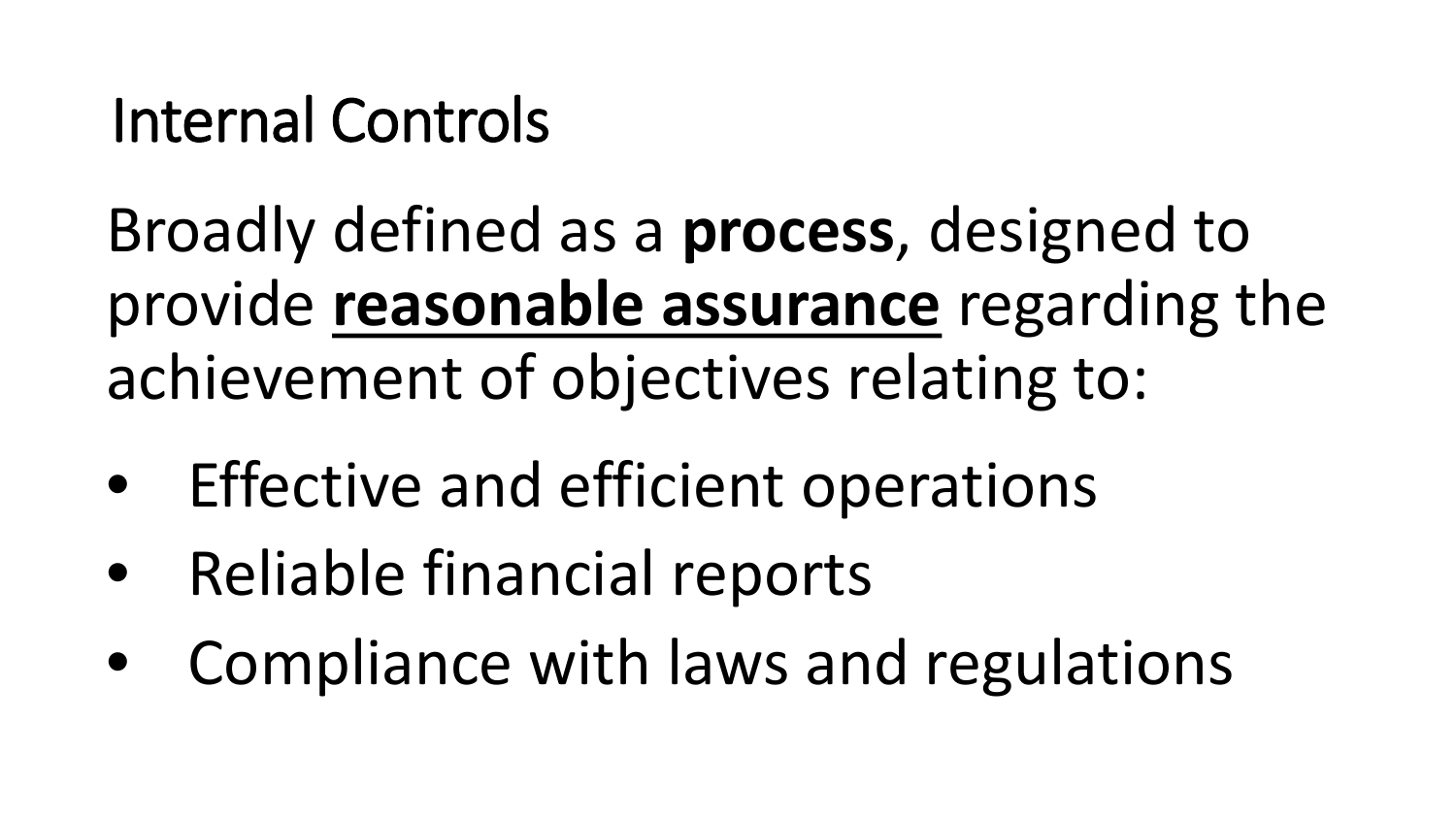



© 2015 Vibato, LLC.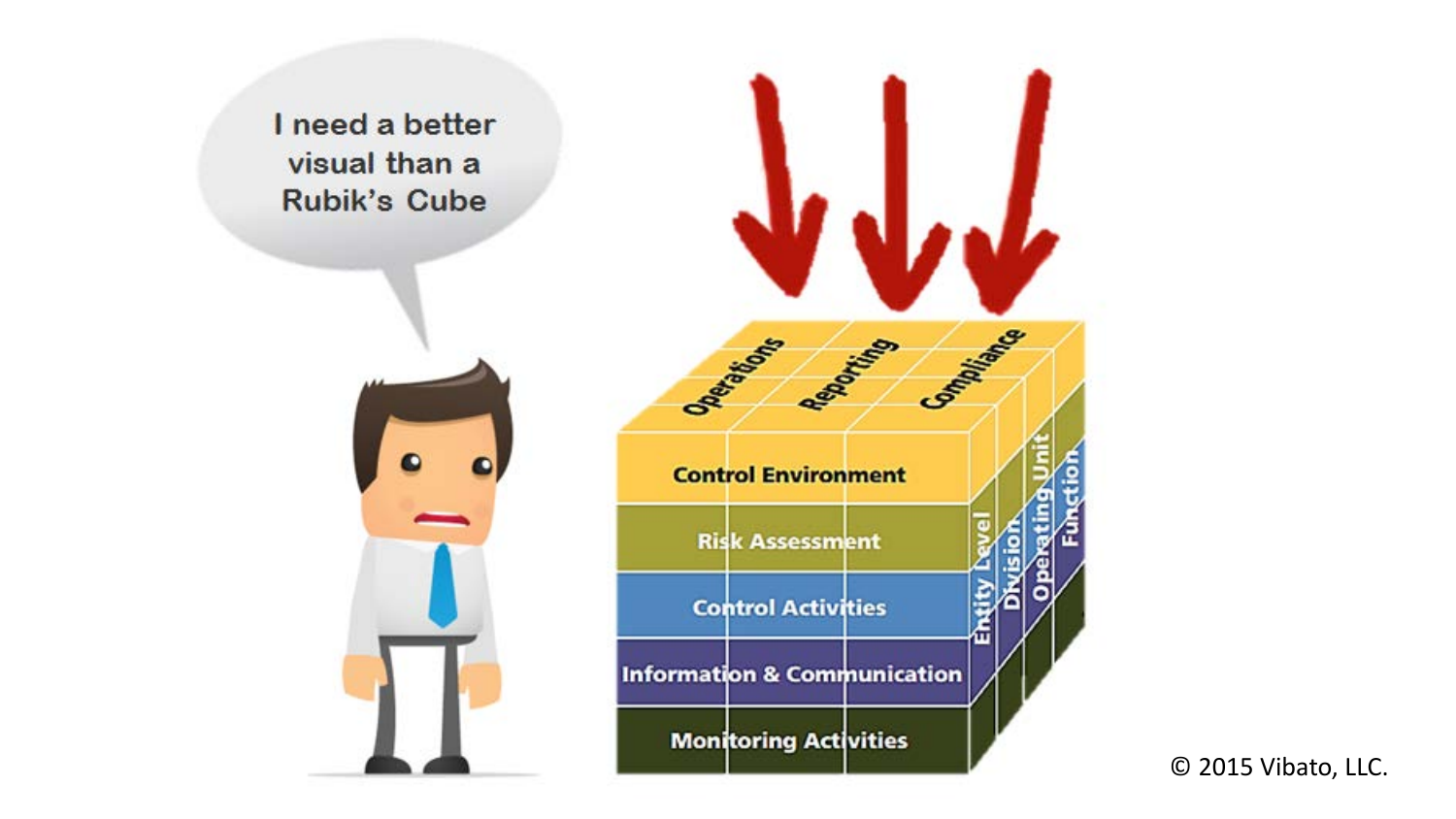For each of the three: Operations, Reporting and Compliance there are aspects of:

#### • **Control Environment**

- Sets the tone of the organization from the top
- Foundation for all other components
- Provides structure and discipline
- Includes management philosophy, ethical values of the organization, competence of personnel as well as assignment and support of authority and responsibility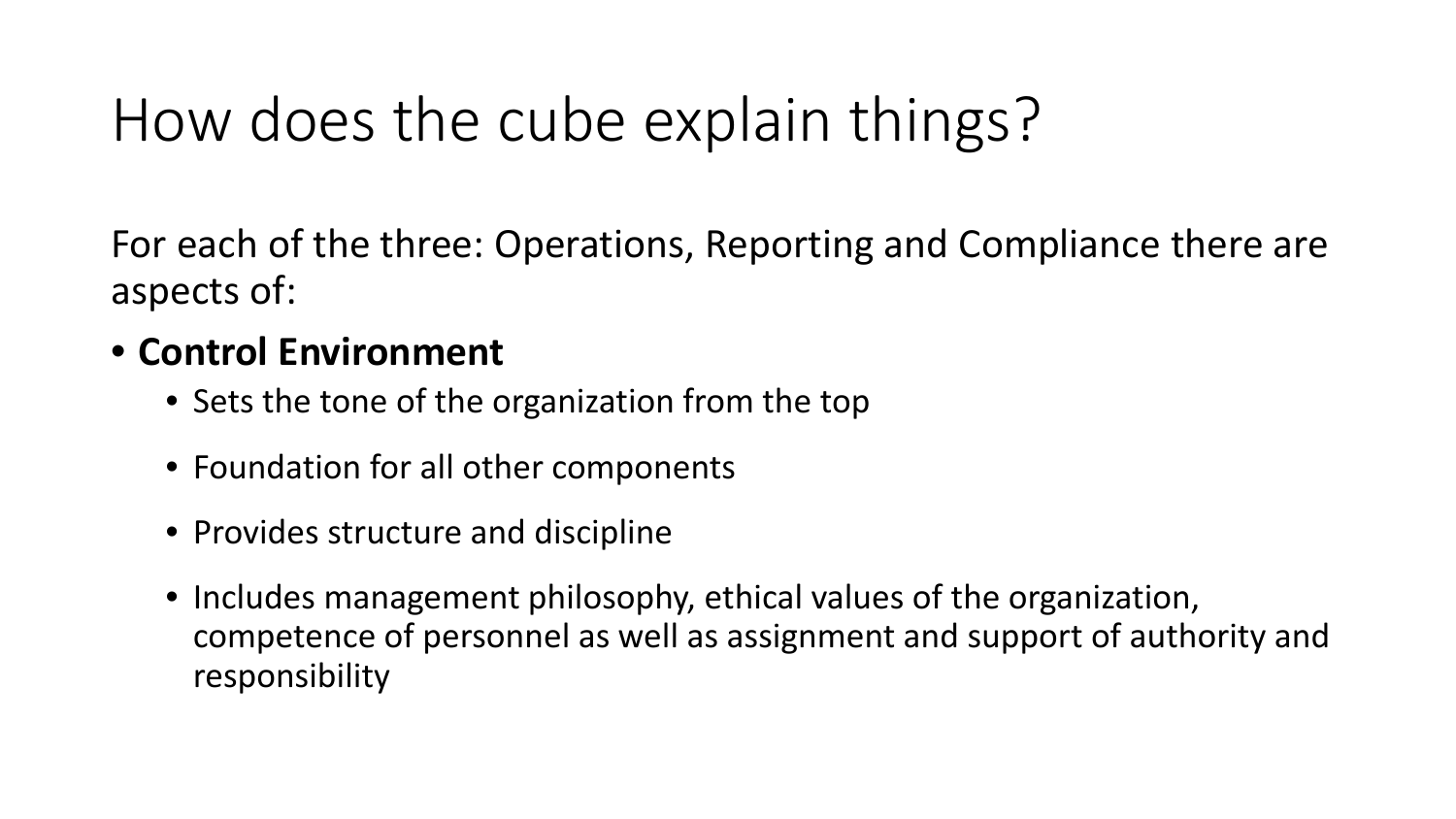For each of the three: Operations, Reporting and Compliance there are aspects of:

#### • **Risk Assessment**

- Identification and analysis of risks as they impact achievement of our objectives
- How risk will be managed
- Reaction to and management of risk associated with constant change
- Roles and responsibilities for risk management
- Dealing with specialized risk related to benefit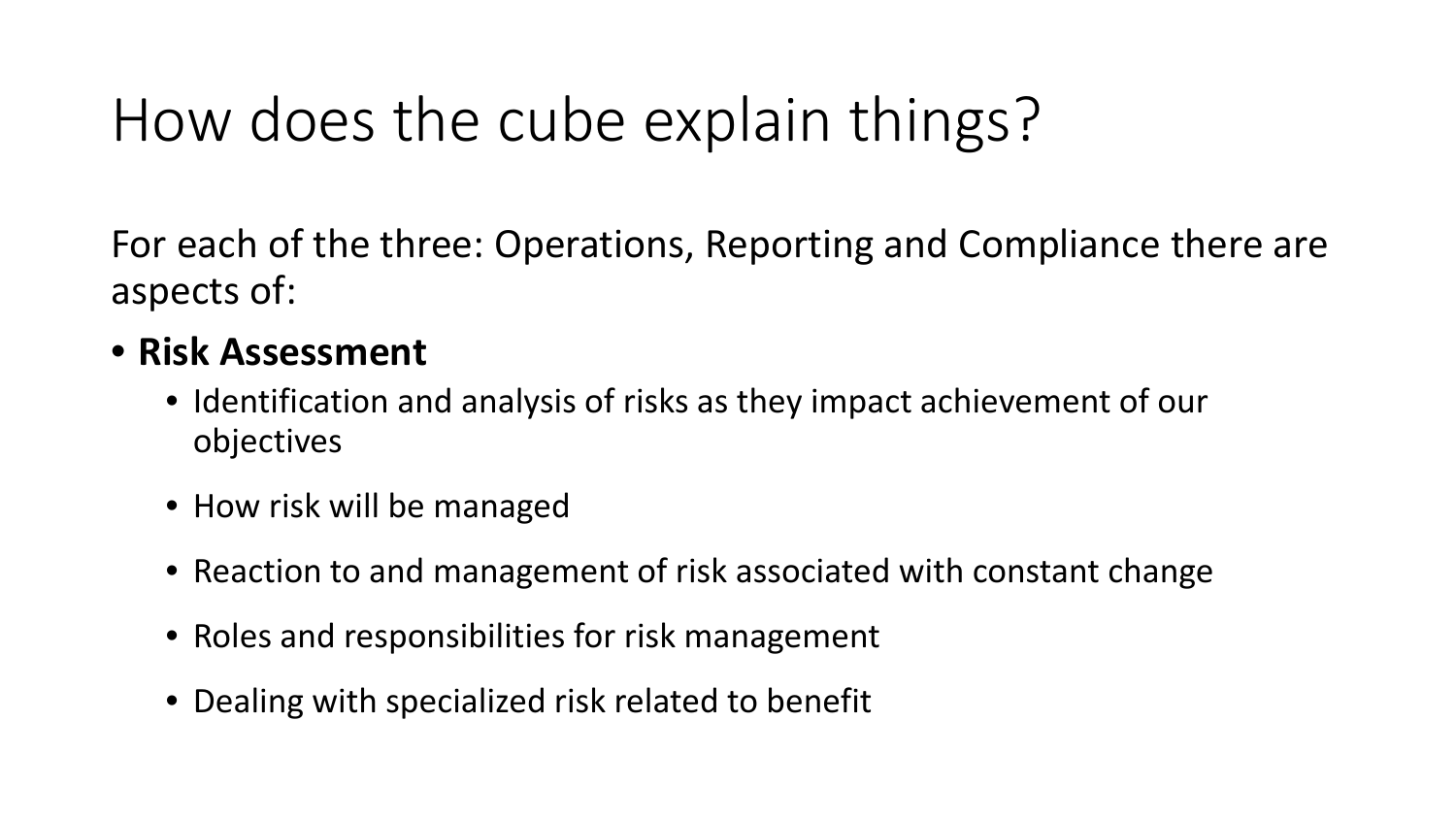For each of the three: Operations, Reporting and Compliance there are aspects of:

#### • **Control Activities**

- Policies and procedures
- Approvals, authorizations, work flows, forms, reconciliations
- Protection of assets
- Checks and balances (segregation of duties)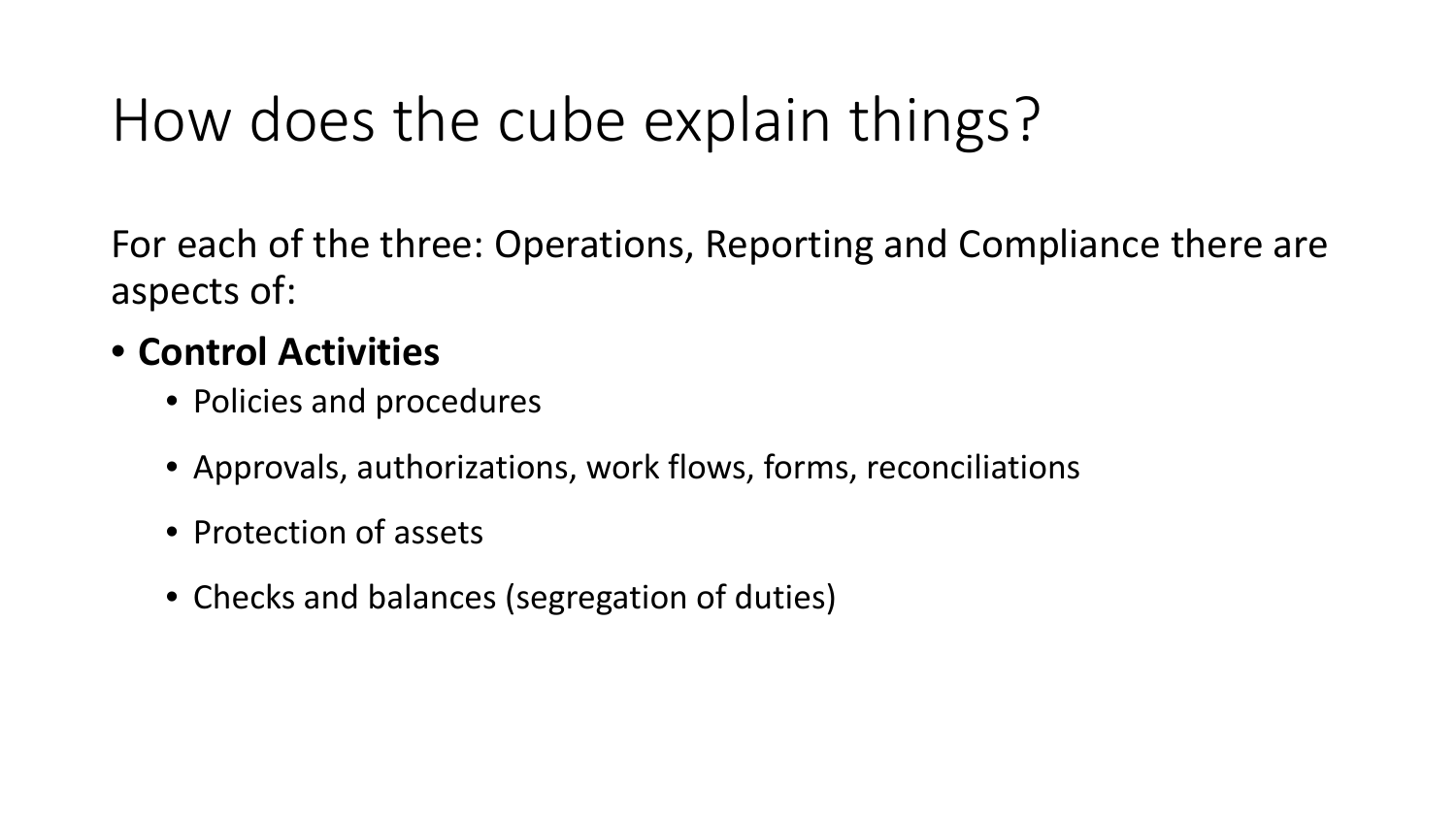For each of the three: Operations, Reporting and Compliance there are aspects of:

#### • **Information and Communication**

- Information critical to the institution should be identified, captured and communicated
- Necessary for people to carry out their responsibilities and make good decisions
- Not just data but philosophy, goals, objectives, strategies etc. should be broadly disseminated
- Messaging should be clear and top down
- Personnel must understand how they fit into the overall structure and mostly how their work impacts/relates to that of others
- External parties need to understand as well and understanding is only possible through good communication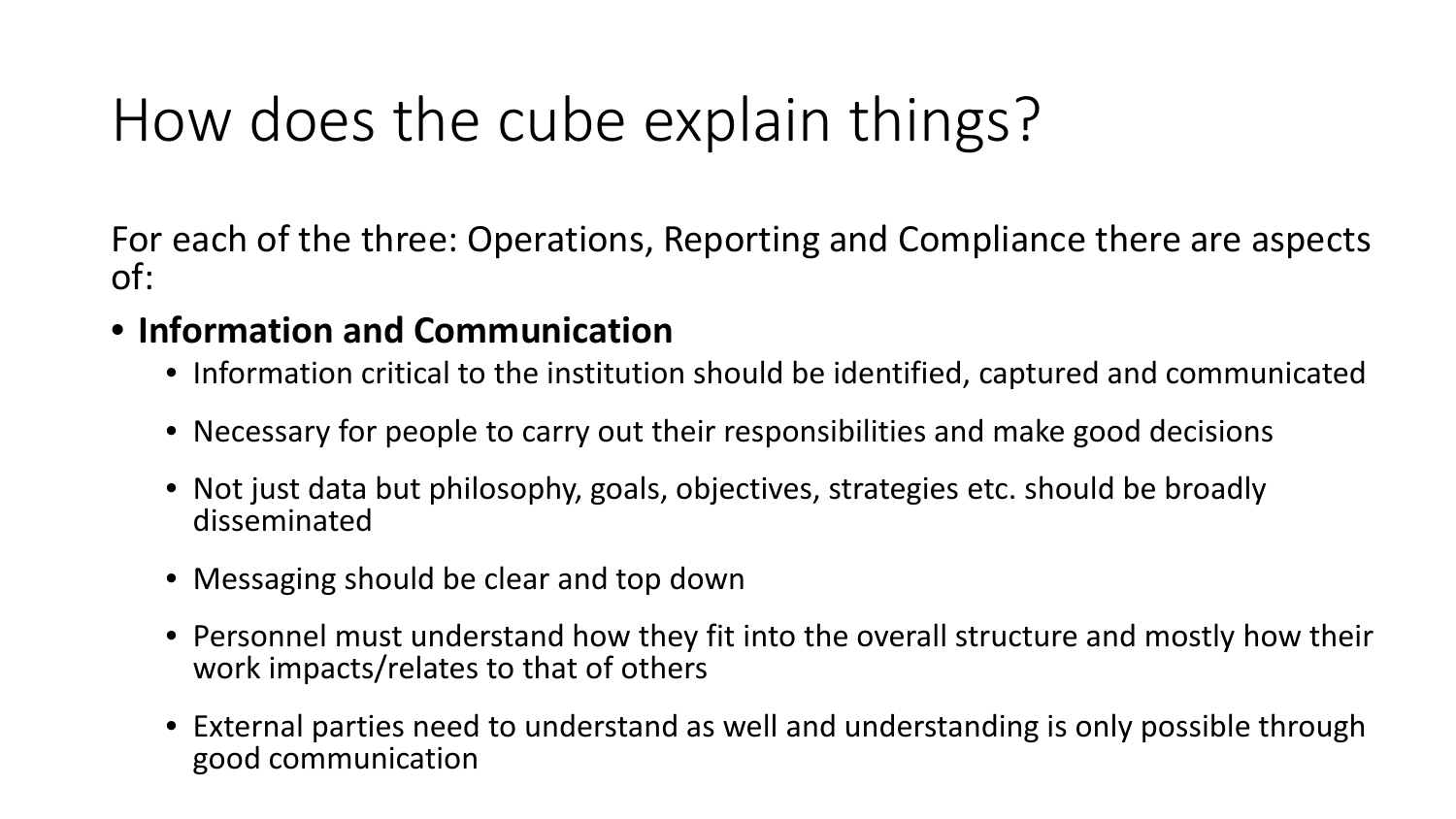For each of the three: Operations, Reporting and Compliance there are aspects of:

#### • **Monitoring Activities**

- Assess the quality of the institution's performance over time
- Ongoing monitoring
- Separate evaluations based upon risk assessment
- Allows for real time change in response to changing environments
- Allows for reporting to upper management when something bad occurs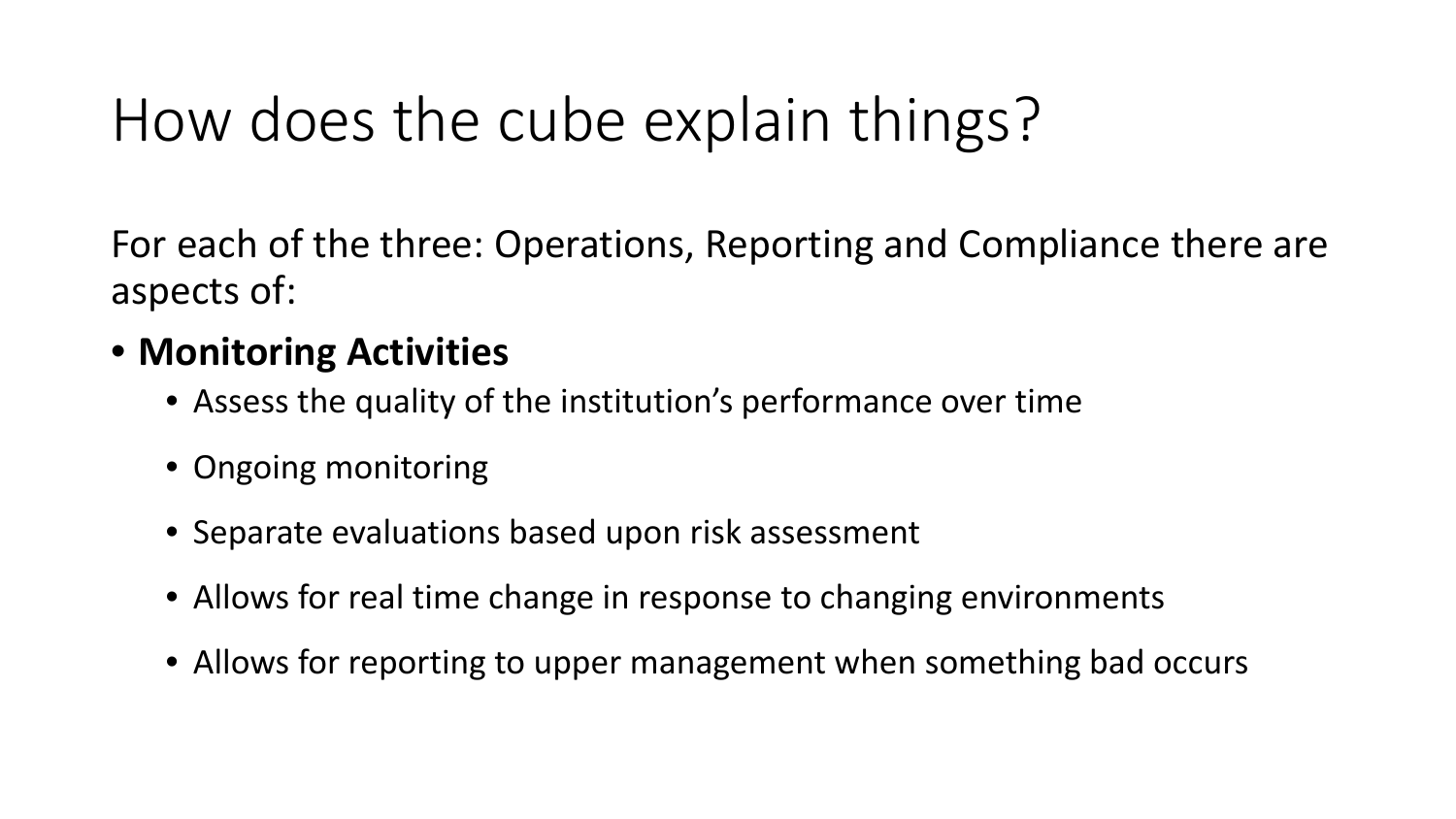General summary:

There is a direct relationship with the three categories of objectives (what the institution is trying to achieve) and the 5 components which represent what we need to achieve the objectives.

We are most effective when these controls and activities are built into our infrastructure and are part of our "essence" as an institution.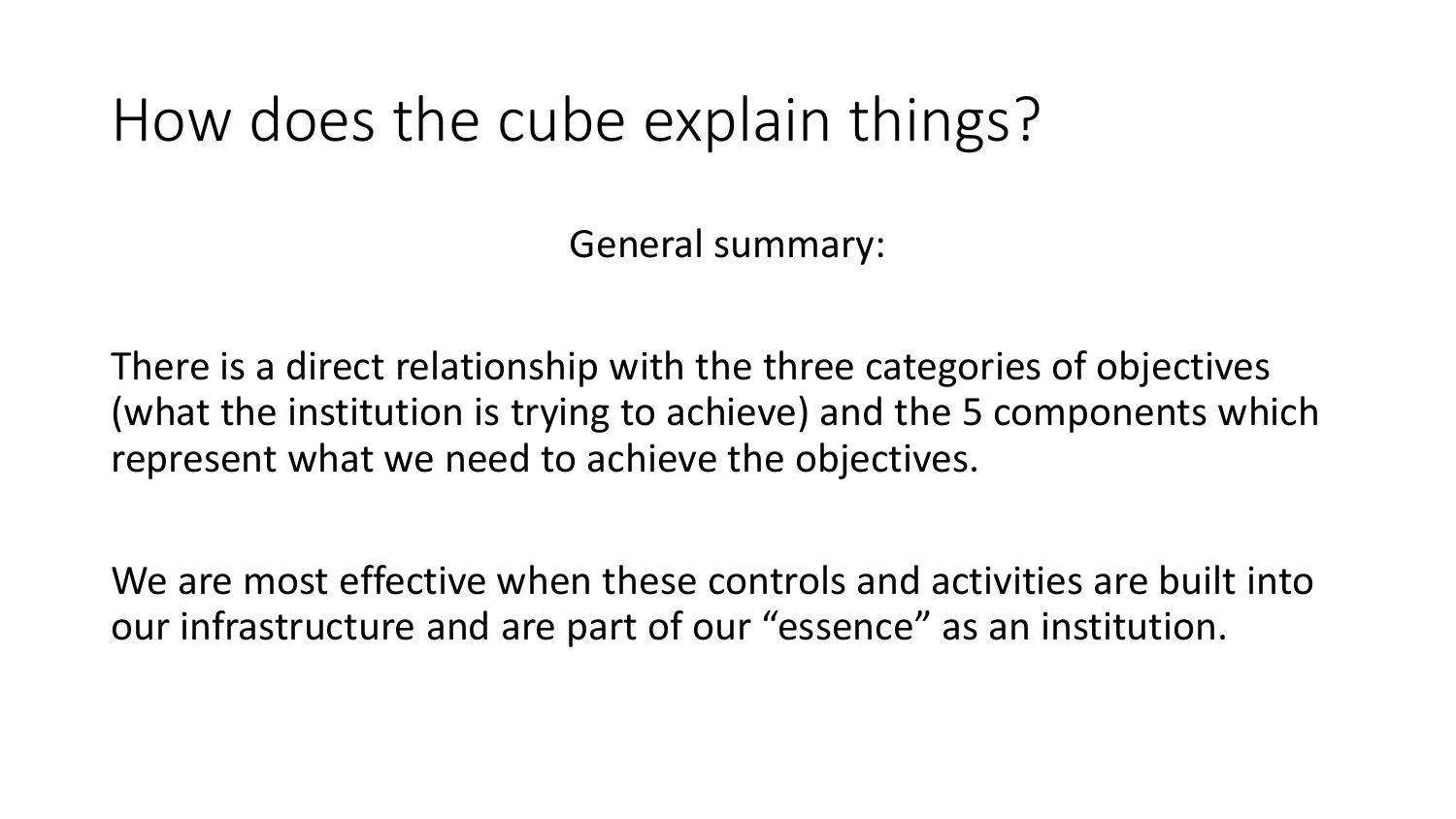## What does Auburn look like?

- Control Environment
- Risk assessment
- Control Activities
- Information and Communication
- Monitoring Activities